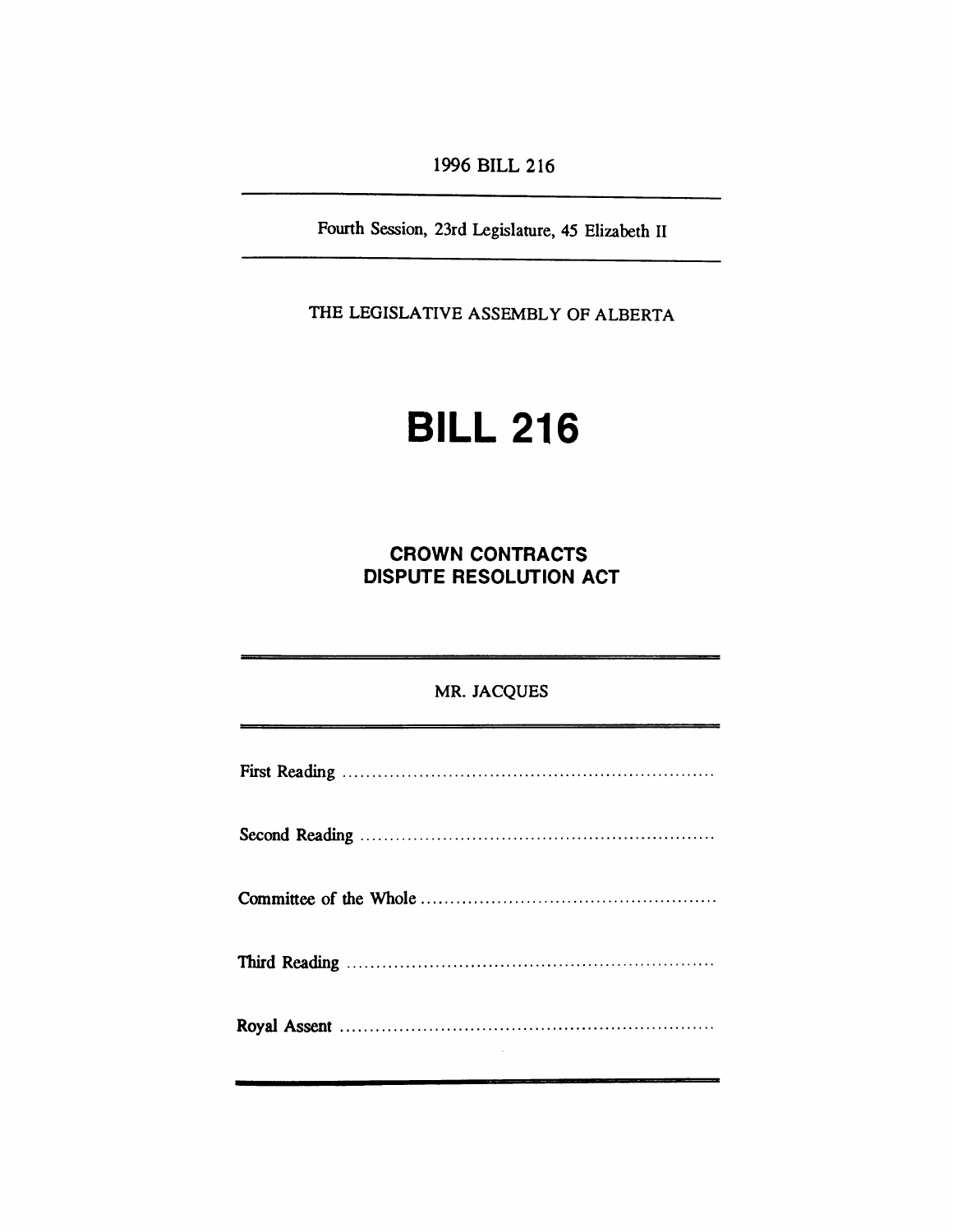*Bill 216 Mr. Jacques*

## *BILL 216*

*1996*

### *CROWN CONTRACTS DISPUTE RESOLUTION ACT*

#### *(Assented to , 1996)*

*HER MAJESTY, by and with the advice and consent of the Legislative Assembly of Alberta, enacts as follows:*

*Definitions 1 In this Act*

- *(a) "action" means a Court proceeding initiated by statement of claim which includes a claim for liquidated damages or debt;*
- *(b) "arbitration agreement" means an arbitration agreement as defined in the Arbitration Act;*
- *(c) "collective agreement" means a collective agreement as defined in the Labour Relations Code;*
- *(d) "Court" means the Court of Queen's Bench;*
- *(e) "Crown" means Her Majesty the Queen in Right of Alberta;*

*Application of Act 2(1) This Act applies to actions arising from a contract where the Crown is a plaintiff or defendant unless*

*(a) the dispute arises from a contract which contains an*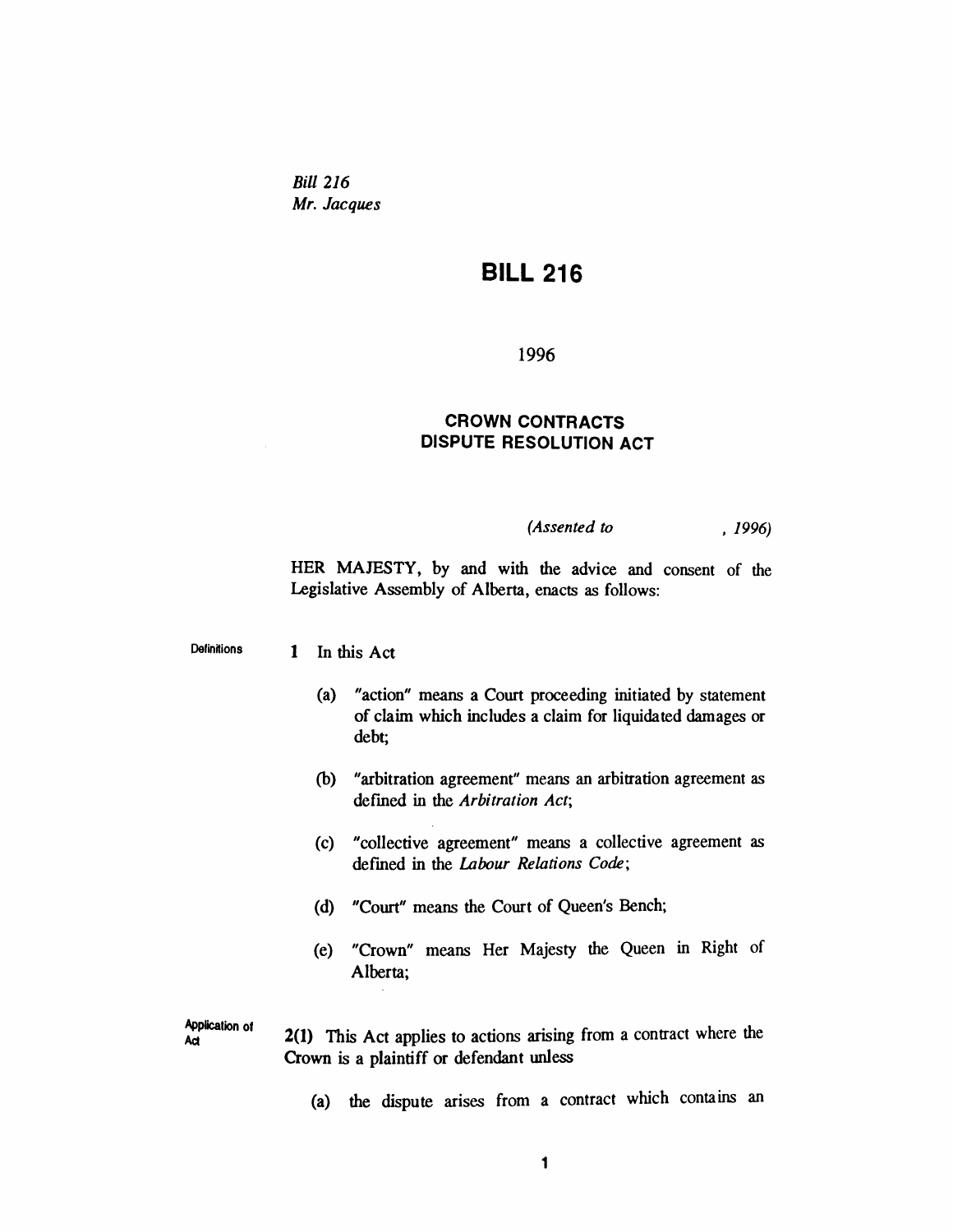*arbitration agreement or is otherwise subject to the Arbitration Act,*

- *(b) the contract is a collective agreement,*
- *(c) the action is a proceeding for judicial review governed by Part 56.1 of the Alberta Rules of Court, or*
- *(d) the action was commenced prior to the coming into force of this Act*

*(2) This Act does not apply to contracts entered into pursuant to or otherwise governed by*

- *(a) the Police Officers Collective Bargaining Act;*
- *(b) the Public Service Employees Relations Act; or*
- *(c) any other enactment set out in the regulations.*

*(3) If there is a conflict between this Act and the Arbitration Act, the Arbitration Act prevails.*

#### *Mediation*

*3(1) After the close of pleadings in an action, the parties shall arrange for and attend a mediation session prior to taking any further step in the action.*

*(2) The parties shall appoint an individual to be the mediator at the mediation session.*

*(3) If the parties cannot agree on an individual to be the mediator then one of the parties may apply to the Court to name a mediator.*

- *(4) Within 60 days after the close of pleadings the parties shall*
	- *(a) appoint a mediator, or*
	- *(b) apply to the Court to name a mediator.*

*(5) Within 60 days of the mediator being appointed by the parties or named by the Court, the mediator shall hold a mediation session.*

*(6) The costs of the mediation session shall be divided equally between the parties unless the parties agree otherwise.*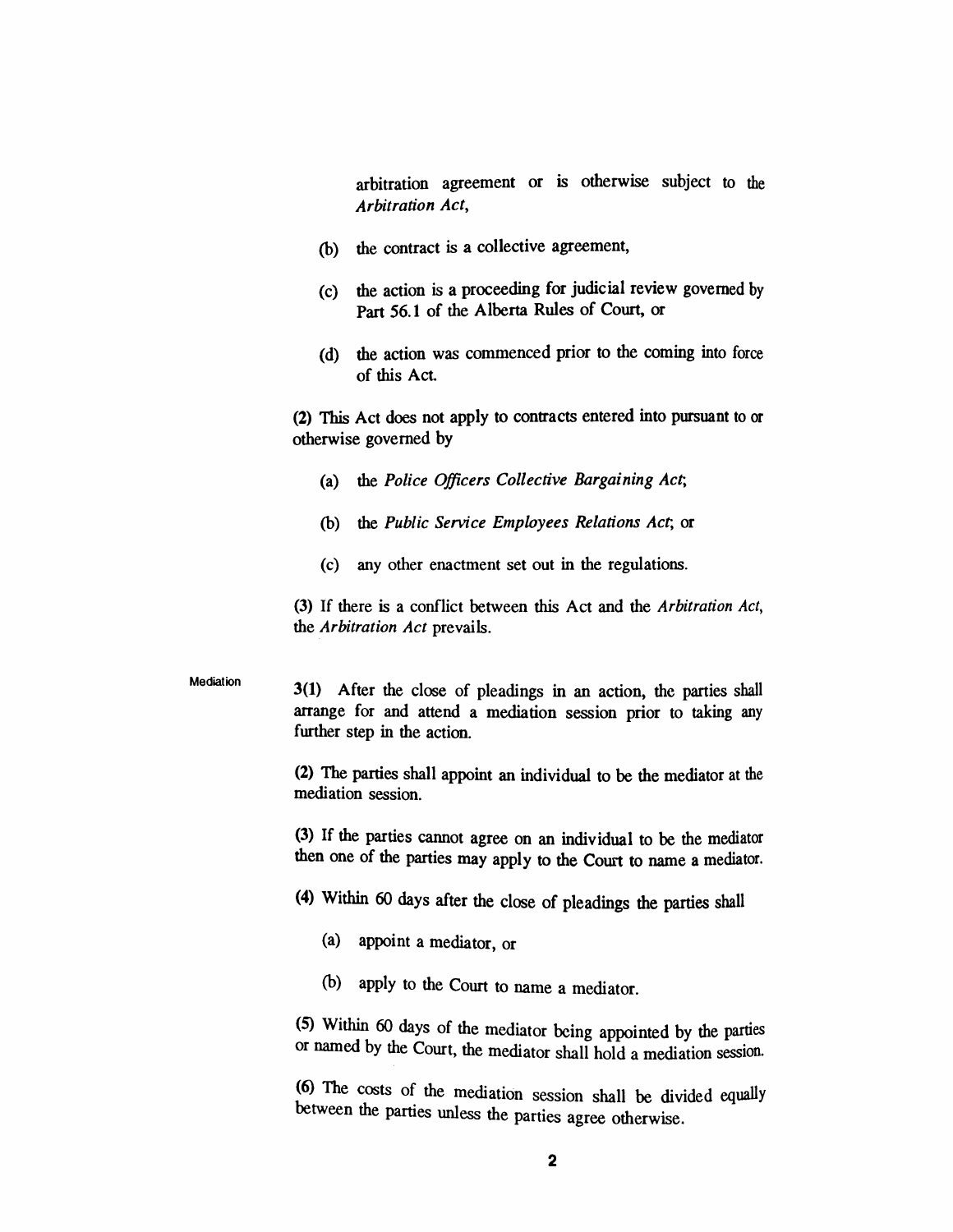*(7) After the mediation session*

*at mediation session*

- *(a) the parties may continue with the mediation, or*
- *(b) any party may discontinue the mediation and continue with the action.*

*(8) After the mediation session, unless the parties agree to continue with mediation, the mediator shall file a certificate of completion with the Court which shall be proof of the mediation session.*

*Non-attendance 4(1) At the request of a party, the mediator shall file a certificate of non-attendance with the Court where a party did not attend the mediation session.*

> *(2) When a certificate of non-attendance is filed, the Court may, on application*

- *(a) adjourn the application and order the party who did not attend the mediation session to attend,*
- *(b) adjourn the application and order that further mediation occur, on any terms the Court considers appropriate, or*
- *(c) strike out the pleadings or other documents of the party that did not attend unless*
	- *(i) that party satisfies the Court that the party has a reasonable excuse for not attending, and*
	- *(ii) it would be inequitable to strike out the party's pleadings, or*
- *(d) grant any other relief it considers appropriate.*

*Evidence not admissible 5 Evidence arising from anything said, evidence of anything said or evidence of an admission or communication made in the course of mediation or a mediation session is not admissible in any action, matter or proceeding before a court, except with the written consent of the mediator and all the parties to the action in which the mediator acted.*